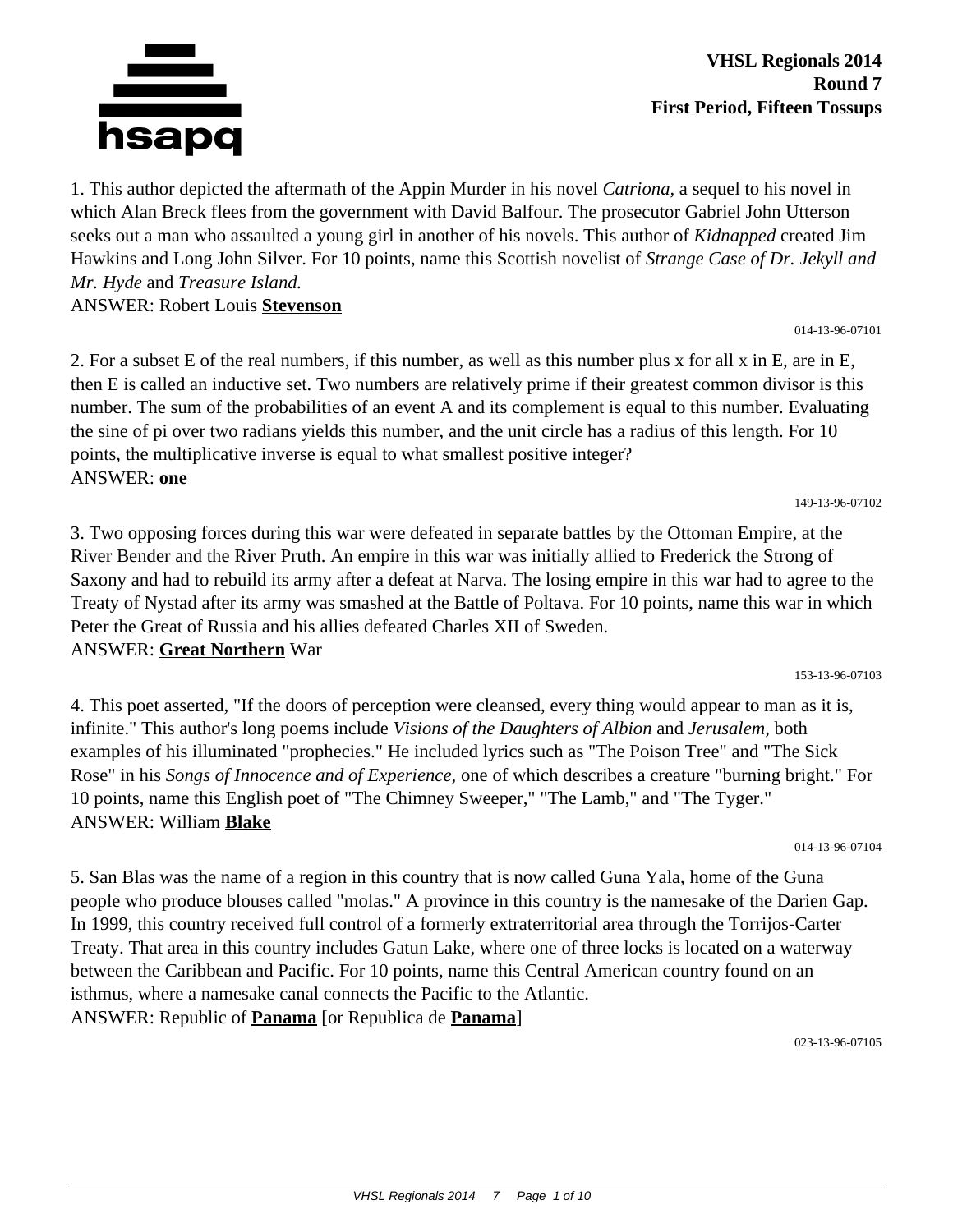6. A film attacking this practice depicted a man igniting a fireball by holding a match up to his kitchen faucet. Debate over this practice often focuses on the future of the Marcellus region. Matt Damon starred in a 2012 Gus Van Sant film about the controversy over this practice, *Promised Land.* In this technique, gallons of high-pressure fluid are injected underground to crack the rock around a gas well. For 10 points, name this controversial method of extracting natural gas. ANSWER: induced hydraulic **fracturing** [or **fracking**]

080-13-96-07106

7. This question was first proposed in Joseph Hart's text *The Romance of Yachting.* J. Thomas Looney proposed the "Oxfordian theory," which claimed that this question's answer was Edward de Vere, while others believe the answer is "multiple people." Several scholars have proposed that the answer to it is "Francis Bacon" or "Christopher Marlowe" because the familiar answer lacked the appropriate education. For 10 points, give this literary question which ponders who was really responsible for such dramas as *Romeo and Juliet*.

ANSWER: "Who wrote **Shakespeare's plays**?" [or obvious equivalents; or **Shakespeare authorship** controversy]

052-13-96-07107

8. This man was going to be succeeded by Abe Fortas in 1968 until Congress threatened a filibuster. In his highest post, this man replaced Fred Vinson, and he was previously Governor of California when he was Thomas Dewey's 1948 running mate. His appointment to the Supreme Court was legendarily labeled "the biggest fool mistake I ever made" by Dwight Eisenhower, who found him too liberal. For 10 points, name this Chief Justice of the Supreme Court during the Court's decisions in *Miranda v. Arizona* and *Brown v. Board of Education.* ANSWER: Earl **Warren**

052-13-96-07108

9. In an essay, this author wrote that a woman must have money and the title place if she is to write fiction. A novel by this author depicts the suicide of Septimus Smith and the party preparations of Clarissa, the title character. This author of *A Room of One's Own* included the chapters "The Window" and "Time Passes" in her experimental novel about the Ramsay family, who take a boat to the title structure. For 10 points, name this author of *Mrs. Dalloway* and *To the Lighthouse.* ANSWER: Virginia **Woolf**

014-13-96-07109

10. The Gate of Ghosts, Gate of the Spirits, and Gate of Man are channels of this river. According to legend, the emperor Yu the Great tamed the flooding of this river. This river's source is located in the Bayan Har Mountains, out of which this river flows to create the Ordos Loop. This river flows into the Bohai Sea after traveling through the Loess (LESS) Plateau; sediment from that plateau led to the name of this river. For 10 points, identify this river that is the second longest in China after the Yangtze, and is named for its color.

ANSWER: **Yellow** River [or **Huang** He]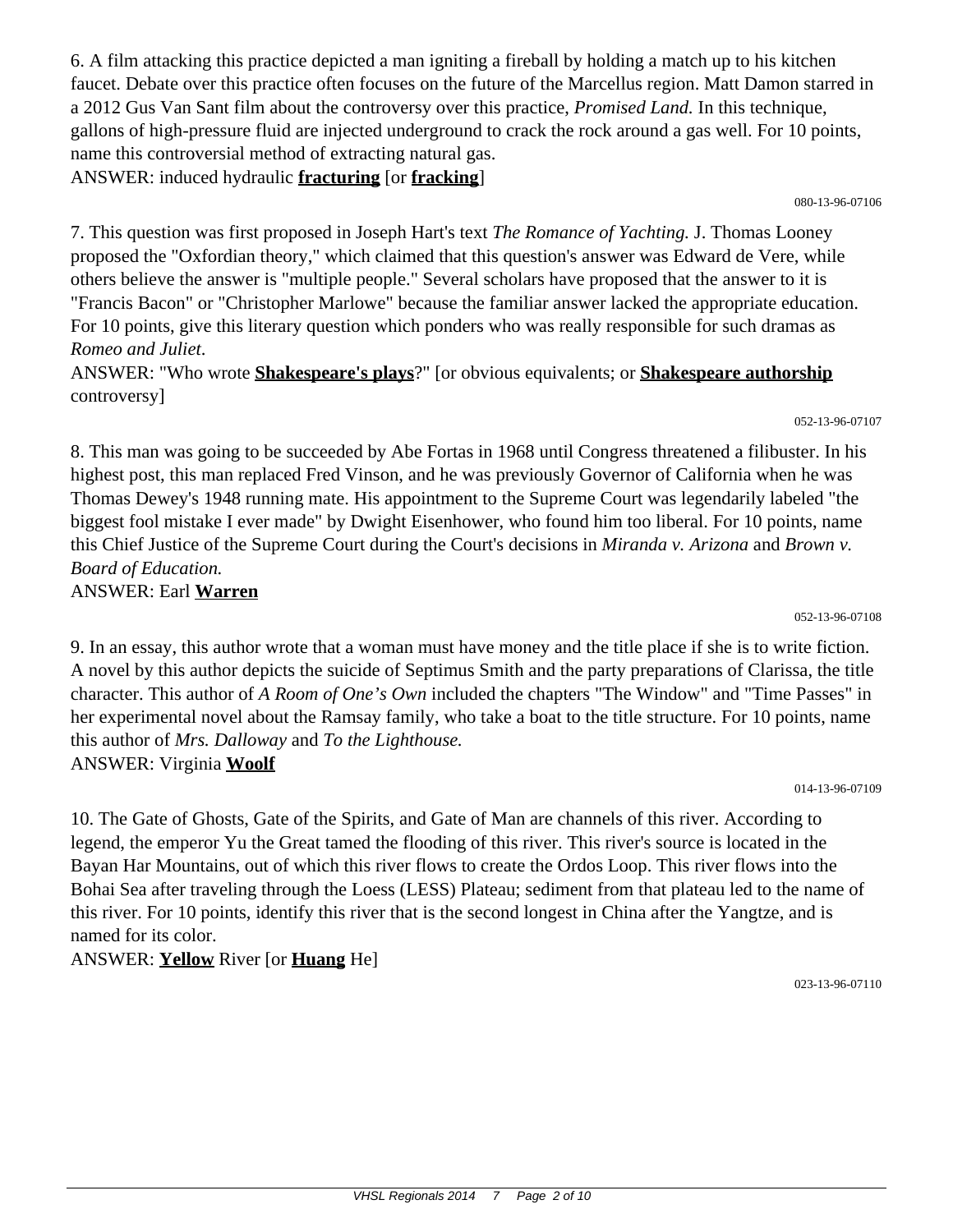11. Kinetic energy is equal to this quantity squared over twice the mass. For a photon, this quantity is equal to Planck's constant divided by the wavelength. Although it is not velocity, the Heisenberg uncertainty principle states that both position and this quantity cannot be known for a particle to arbitrarily high precision. Its change with respect to time is force, and the change in it is impulse. This quantity is measured in kilogram-meters per second and is conserved in all collisions. For 10 points, identify this quantity calculated as the product of mass and velocity.

ANSWER: linear **momentum** [do not accept "angular momentum"]

12. This singer was criticized online for dating James Lowe, and Veronica Bayetti Flores wrote an October 2013 article claiming that a song by this artist is racist. A song by this artist includes the lyrics "I'm kind of over getting told to put my hands up in the air" and starts the chorus with "we live in cities you'll never see on screen." This singer of "Team" also has a song that begins "I've never seen a diamond in the flesh" and asks "let me be your ruler" and "let me live that fantasy." For 10 points, name this New Zealand singer whose album *Pure Heroine* included the song "Royals."

## ANSWER: **Lorde** [or Ella **Yelich-O'Connor**]

13. In one of these areas, Chiron and Pholus lead a centaur patrol that fires arrows at a river, and the Harpies watch over a forest of tree-people. The principle of *contrapasso* governs these areas, whose residents are assigned by a long-tailed Minos. The last of these areas is a frozen waste where a three-headed monster chews on Brutus, Cassius, and Judas. Residents of these areas endure poetic punishments that vary according to their specific sins. For 10 points, identify these nine concentric zones into which Dante divided his *Inferno.*

ANSWER: the nine **circles** of **Hell** [or equivalents; prompt on **Hell**]

14. On New Year's Day 2014, this country's ex-spy chief Patrick Karegeya (cah-ruh-GAY-uh) was found dead in a Sandton hotel. Along with Uganda, this home of controversial "gacaca" (gah-CAH-cah) courts supplies recruits to a different country's M23 forces. In 2012, the United States cut off aid to this country for training rebels in the Democratic Republic of the Congo. This country's president, Paul Kagame (kah-GAH-may), came to power after leading the RPF to victory against its Hutu people. For 10 points, name this African country where the Hutus targeted the Tutsi people in a 1994 genocide. ANSWER: **Rwanda**

15. This character was the sister of Euryale (yur-ee-AH-lay) and Stheno (suh-THEE-noh), who were likewise daughters of Phorcys (FORK-iss) and Ceto (SEE-toh). She was punished by Athena after an encounter in a temple with Poseidon, and she was later targeted on a man who used winged sandals and a helm of invisibility on a mission from Polydectes (PAH-lee-DEK-teez). Pegasus came out of her neck after Perseus beheaded her. For 10 points, name this snake-haired Gorgon whose gaze turned men to stone. ANSWER: **Medusa**

019-13-96-07115

080-13-96-07114

#### 080-13-96-07113

#### 226-13-96-07111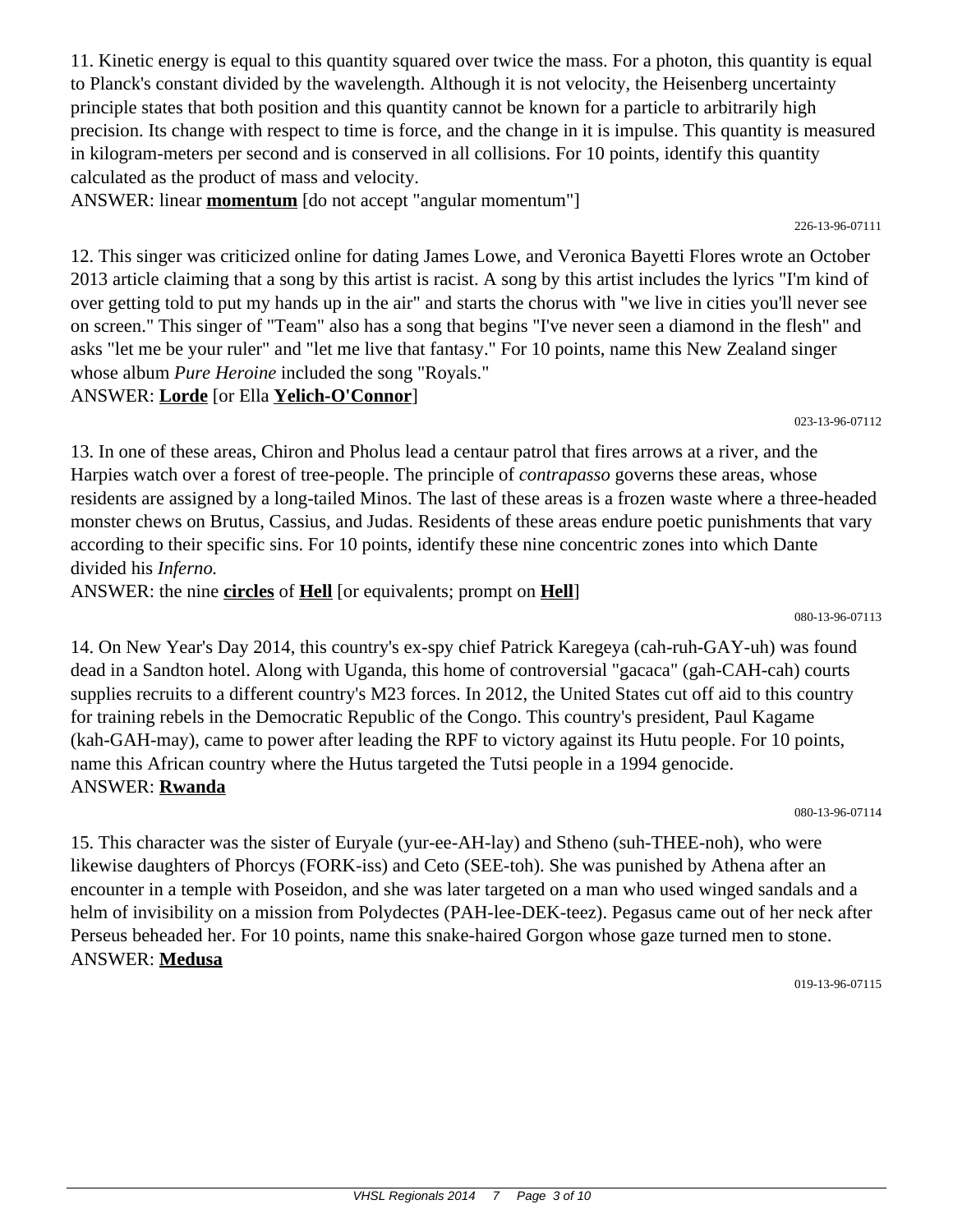

**VHSL Regionals 2014 Round 7 Directed Round**

1A. What Greek king, the father of Alexander the Great, was assassinated in 336 BCE by Pausanias (pow-SAY-nee-us) of Orestis?

ANSWER: **Philip II** of Macedon [prompt on **Philip**]

1B. The friction force for an object is proportional to what force that is perpendicular to the surface? ANSWER: **normal** force

2A. What Confederate general who commanded a corps under Lee was known as "Old Pete" and "Lee's War Horse?"

#### ANSWER: James **Longstreet**

2B. What novel-in-verse by Alexander Pushkin describes an aristocrat who kills his friend Lensky in a duel?

### ANSWER: *Eugene Onegin*

3A. This is a 20-second calculation question. In triangle ABC, AB is length 5 and BC is length 7. The altitude drawn from angle A also bisects BC. What is the length of side AC? ANSWER: **5**

3B. This is a 20-second calculation question. Consider the equation y equals tangent of x minus quantity pi over 4. At what angle between 0 and pi radians would the graph of this equation have a vertical asymptote? ANSWER: **3 pi over 4** radians [or **3/4 pi** radians; or **0.75 pi radians**; or **135 degrees**]

4A. What organelle uses acid hydrolases to digest compounds?

ANSWER: **lysosome**

4B. What British economist wrote *On the Principles of Political Economy and Taxation,* in which he defined rent and laid out his theory of comparative advantage? ANSWER: David **Ricardo**

5A. What name is given to the final group of the periodic table, which includes krypton and xenon? ANSWER: **noble gas**es [or group **18**]

5B. What NBA team is currently coached by Randy Wittman and is led by John Wall and Bradley Beal? ANSWER: Washington **Wizards** [or **Washington** Wizards]

6A. What group of American painters included Thomas Cole and Frederick Church and was known for their landscape paintings?

#### ANSWER: **Hudson River School**

6B. What astronomer names a constant describing the rate of expansion of the universe? ANSWER: Edwin **Hubble**

7A. What mathematician names a set of fluid dynamics equations describing inviscid flow? ANSWER: Leonhard **Euler**

7B. What gender of German nouns takes the definite article "der" in the nominative? ANSWER: **masculine**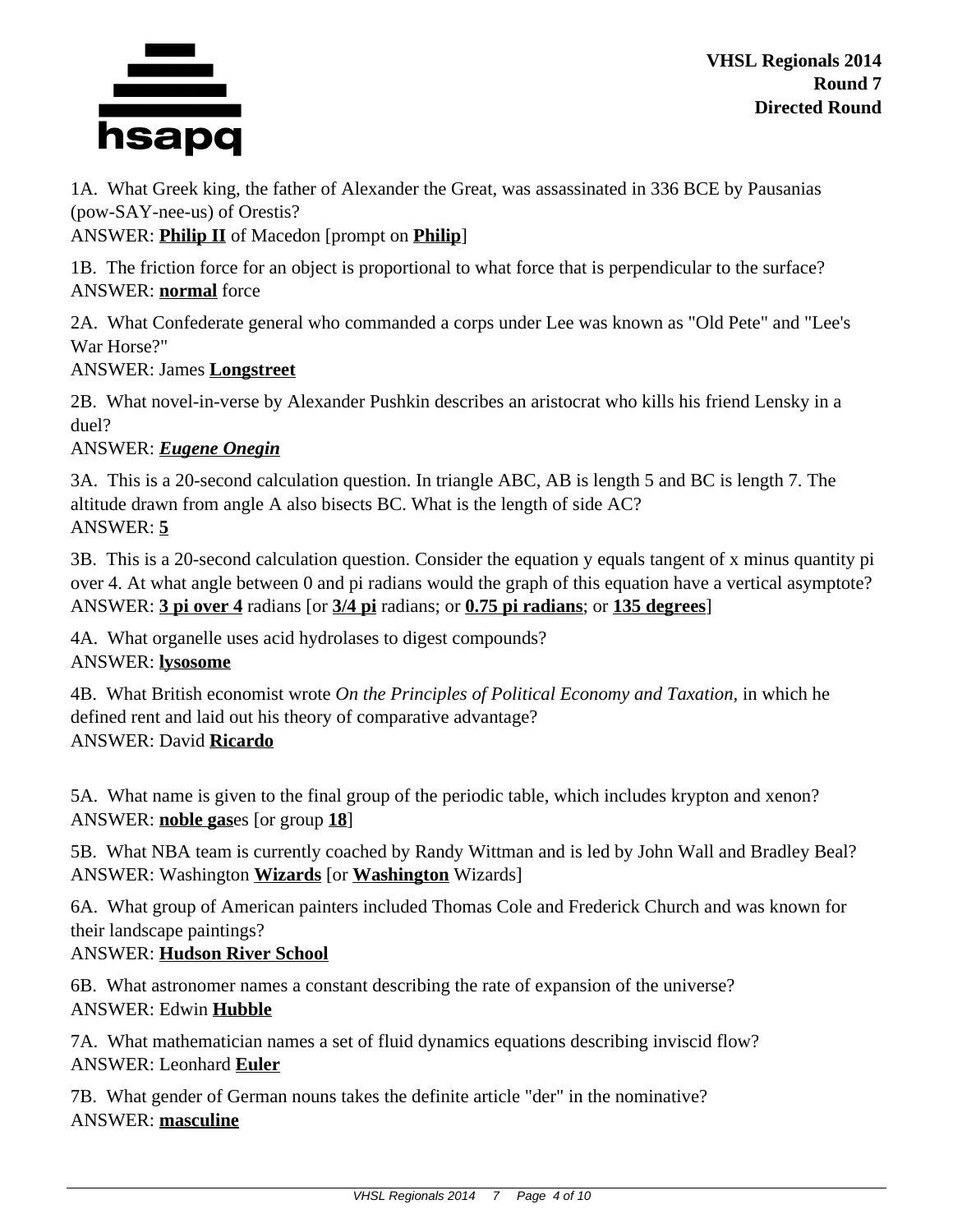8A. J. S. Bach wrote a famous B minor example of what genre of religious composition featuring such sections as the "Kyrie" and "Agnus Dei"? ANSWER: **mass**

8B. What sorceress who lived on the island of Aeaea (EYE-ee-uh) turned Odysseus's men into pigs? ANSWER: **Circe**

9A. What American author wrote "The Murders in the Rue Morgue" and "The Oblong Box?" ANSWER: Edgar Allan **Poe**

9B. Shale and sandstone are classic examples of what type of rocks? ANSWER: **sedimentary** rocks

10A. This is a 30-second calculation question. To win a board game, you have to roll a 20-sided die, with faces numbered 1 through 20, and get a 1. What is the probability that you roll a 1 and your opponent does not roll a 1, if the events are considered independent?

ANSWER: **19/400** [or **0.0475**; or **4.75%**]

10B. This is a 30-second calculation question. What is the inverse of the function "y equals one-half times the natural log of x"?

ANSWER:  $y = e^{\Lambda}(2x)$  [or y equals **e** to the 2x; or y equals **e** raised to the power of 2 times x]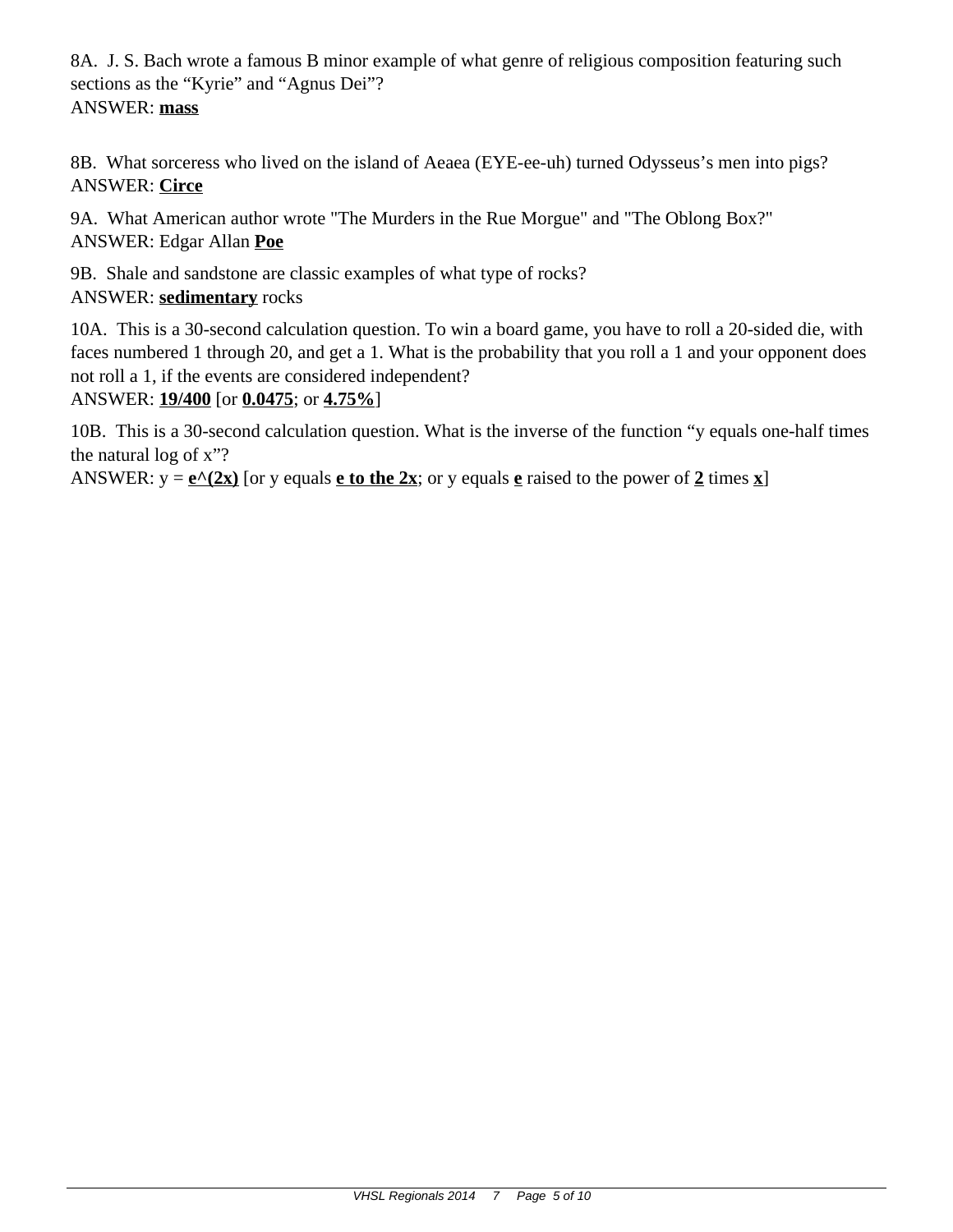

**VHSL Regionals 2014 Round 7 Third Period, Fifteen Tossups**

1. Objects that undergo this process under similar conditions are grouped into "facies" (FAH-sheez). George Barrow defined the chlorite and sillimanite zones at opposite ends of a grading system for this process. Black smokers trigger the hydrothermal variety of this process on the ocean floor. Contact and regional are more common types of this process, which results in gneiss (NICE), schist (SHIST), and slate, when shale, clays, and muds are subject to high temperature and pressure. For 10 points, name this process that transforms limestone, a sedimentary rock, into marble.

ANSWER: **metamorphism** [or word forms]

2. The song "Non, je ne regrette rien" is featured prominently in this film. Its protagonist is chased through the streets of Mombasa by agents of Cobol Engineering. That same character in this movie tasks Ariadne, played by Ellen Page, with drawing a maze in two minutes that takes one minute to solve. Throughout this movie, Cobb, played by Leonardo DiCaprio, is stalked by the projection of his dead wife Mal. For 10 points, name this 2010 Christopher Nolan movie about dreams. ANSWER: **Inception**

225-13-96-07118

020-13-96-07117

3. This man led armed warriors to confront an opposing general at the general's Indiana home of Grouseland. He declined a commission from Henry Procter honoring him for his efforts in the siege of Detroit. Future Vice-President Richard Johnson claimed to have killed this man at the Battle of the Thames during the War of 1812. His brother was Tenskwatawa (TENS-kwuh-TAH-wah), otherwise known as the Prophet. For 10 points, name this Shawnee leader who was defeated by William Henry Harrison at the Battle of Tippecanoe.

#### ANSWER: **Tecumseh**

4. Elongation factors such as EF-Tu transport molecules to this location. GTP is hydrolyzed when molecules move through this structure's A, P, and E sites. In eukaryotes, these structures are made up of subunits that are 40S and 60S in size. The RNA portion of these structures is synthesized in the nucleolus. Molecules including aminoacyl(uh-MEE-noh-EY-sil)-tRNA and mRNA are brought to this organelle to start translation. For 10 points, name these organelles, the site of protein synthesis. ANSWER: **ribosome**s

140-13-96-07120

052-13-96-07119

5. The second verse of one of this man's songs states that "Mermaids are chanting the wild lorelei." In another of his songs a man admonishes a woman, "...don't you cry for me/For I come from Alabama with a banjo on my knee." This man wrote many songs for the Christy's Minstrels, including one traditionally sung before an annual event at Churchill Downs. Another of his songs includes the refrain, "Doo dah, doo dah." For 10 points, name this American songwriter of "My Old Kentucky Home," "Camptown Races," and "Oh! Susanna."

ANSWER: Stephen **Foster**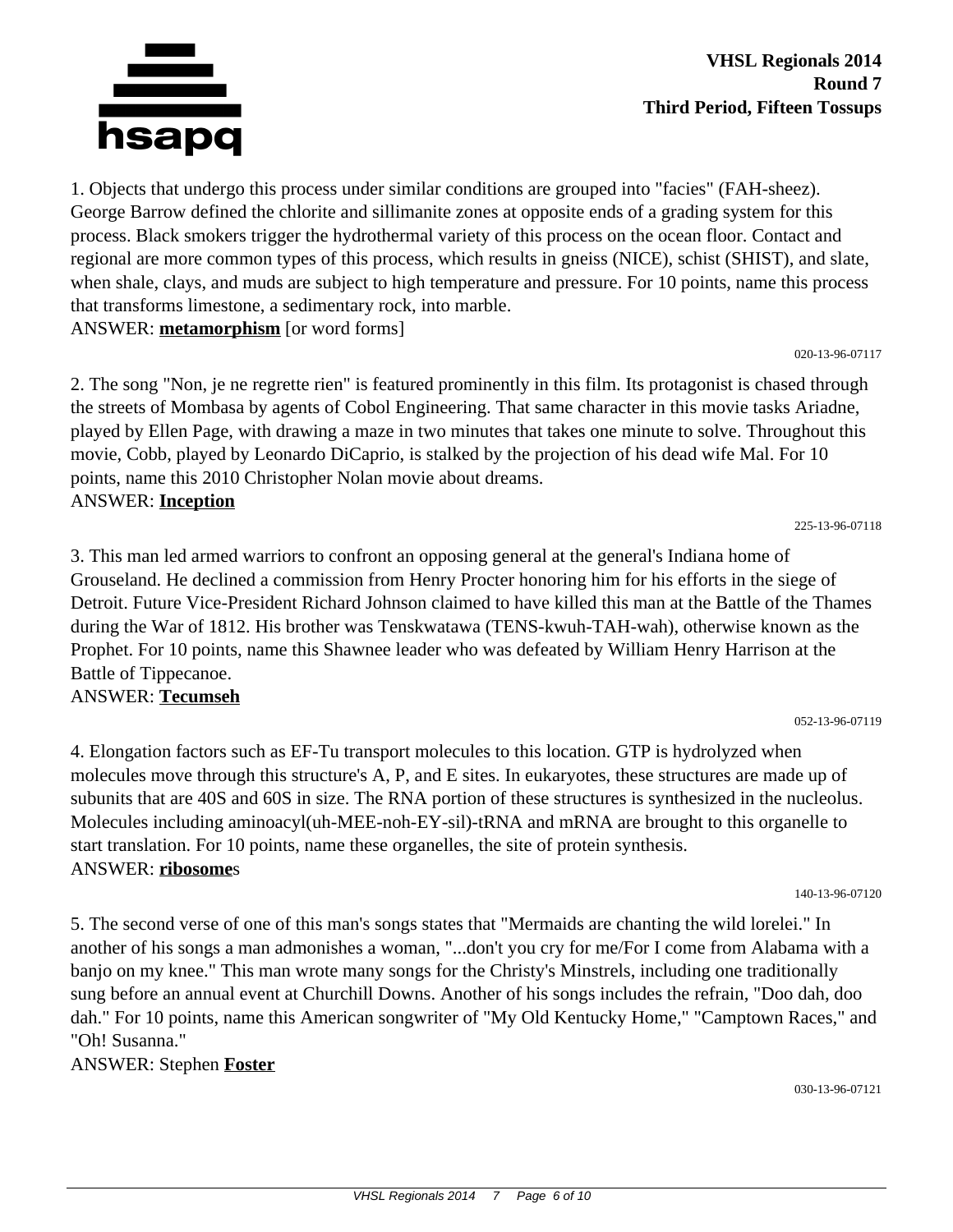6. Larvae in this phylum are called planula. Along with some types of worms, some organisms in this phylum can undergo strobilation, an alternative to budding. Ctenophores (TEE-nuh-fours) are former members of this phylum. Members of this phylum have specialized cells that release a barb, containing toxins, to trap prey; those cells are nematocysts. Organisms in it have medusa and polyp life cycle stages and have radial symmetry. For 10 points, name this animal phylum whose members include sea anemones and jellyfish.

### ANSWER: **Cnidaria** [or **cnidarians**]

7. This author writes in a poem that a woodchuck could tell whether his sleep will be the "long sleep" or "just some human sleep." This author of "After Apple-Picking" cites what he has "tasted of desire" and what he knows "of hate" in another poem, which contrasts two opposite ends for the world. This author concludes, "And that has made all the difference" in a poem that begins, "Two roads diverged in a yellow wood." For 10 points, name this New England poet of "Fire and Ice" and "The Road Not Taken." ANSWER: Robert **Frost**

080-13-96-07123

8. This man confessed to using a fence post to kill Margret Whitehead. Much information about his background comes from a text published by Thomas Ruffin Gray. After seeing a solar eclipse, this man began to contact such comrades as Henry, Hark, Nelson, and Sam. This man's "confessions" were published by a white lawyer. His forces killed over fifty whites in Southampton County, while not distinguishing women and children. For 10 points, name this slave who led an 1831 rebellion in Virginia. ANSWER: Nat **Turner**

052-13-96-07124

9. One of these characters kills his rival Trampas in Owen Wister's *The Virginian,* and another of these characters is arrested by evil Mormons led by Elder Tull in a Zane Grey novel. Cormac McCarthy wrote a trilogy about one of them named John Grady Cole, who appears in *All the Pretty Horses.* Annie Proulx described a homosexual relationship between two of them, Jack Twist and Ennis Del Mar, in the story "Brokeback Mountain." For 10 points, name these characters who bear ten-gallon hats and lassos in Western novels.

ANSWER: **cowboy**s

10. After reading Svante (suh-VON-tay) Arrhenius's work on the greenhouse effect, this inventor of an electric piano proposed setting coal mines on fire to increase global temperatures. Though not Jewish, the Nazis forced him into retirement because his three daughters all had Jewish husbands. His observations on approaching absolute zero became the third law of thermodynamics. For 10 points, identify this scientist whose namesake equation is used to calculate the reduction potential of an electrochemical half-cell. ANSWER: Walter **Nernst**

019-13-96-07126

080-13-96-07125

11. After the Sharpeville Massacre, this man became the commander of the newly formed Spear of the Nation. During the Rivonia Trial, he gave the "I am Prepared to Die" speech. This leader established the Truth and Reconciliation Commission after sharing the Nobel Peace Prize with F.W. de Klerk. He spent eighteen years imprisoned on Robben Island before winning a 1994 election that was the first to allow black voters. For 10 points, name this president of South Africa who helped to end apartheid. ANSWER: Nelson Rolihlahla **Mandela**

023-13-96-07127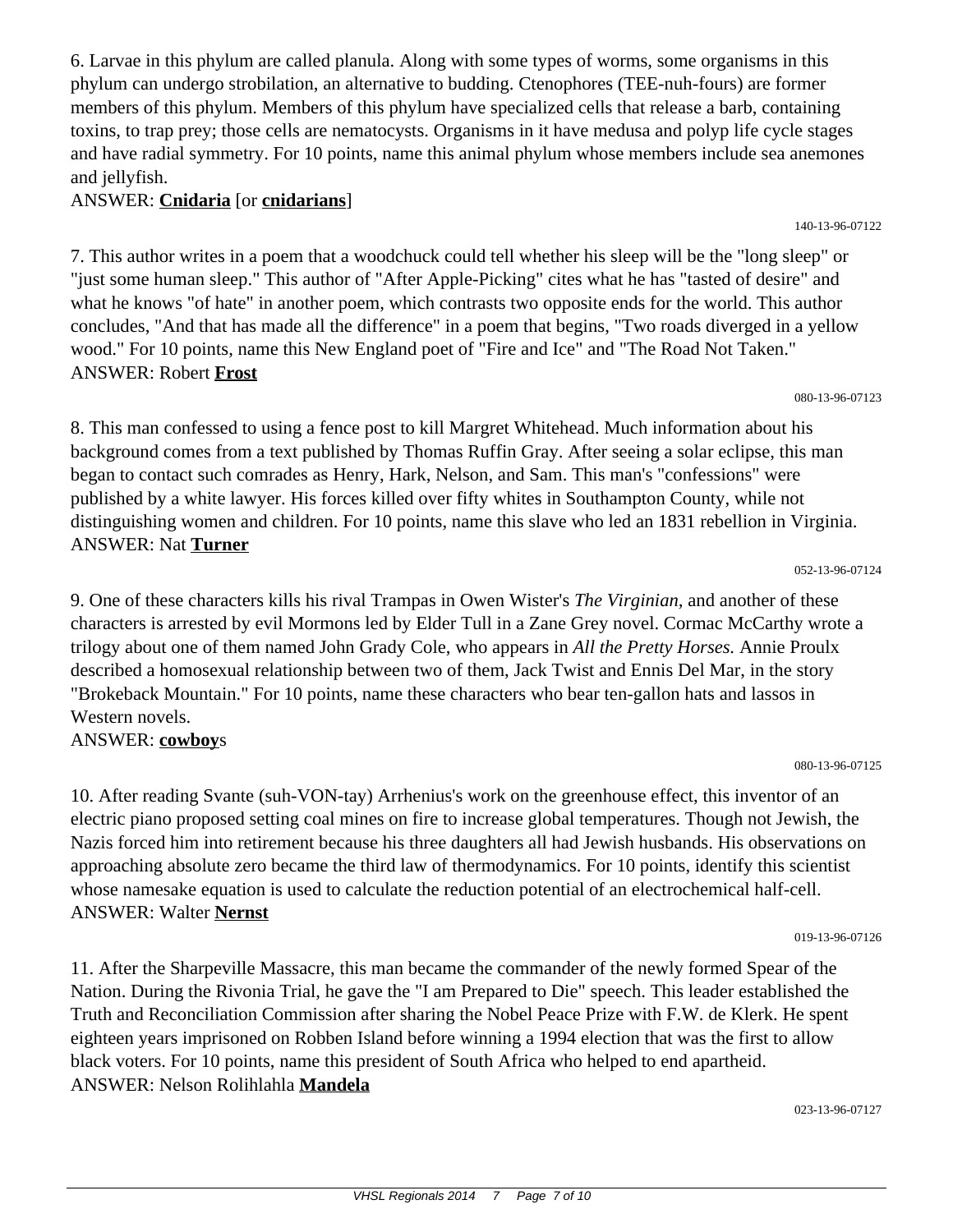12. The Grotthuss-Draper (GROW-tiss DRAY-per) law states that a reaction can only occur when a target molecule is affected by this phenomenon. On a Feynman (FINE-man) diagram, this phenomenon is represented by a wavy line in the center. Albert Einstein was awarded his Nobel when he demonstrated that this phenomenon was quantized. When 7-dehydrocholesterol in the skin is exposed to this phenomenon, vitamin D is synthesized. Two organs in the human body detect this phenomenon using rod and cone cells. For 10 points, identify this phenomenon which stimulates phototropism in plants. ANSWER: visible **light** [or **photon**s; or **UV** radiation; prompt on "electromagnetic radiation"]

239-13-96-07128

13. Escaped slaves living in this area inspired Harriet Beecher Stowe's novel *Dred.* This area contains the larger of only two natural lakes in its state, Lake Drummond. George Washington surveyed it and suggested building a canal connecting the Albemarle Sound with the Chesapeake Bay. This marsh's current borders touch Camden County in the south and the cities of Chesapeake and Suffolk in the north. For 10 points, name this swamp in southeast Virginia and northeast North Carolina. ANSWER: **Great Dismal** Swamp

121-13-96-07129

14. The double dabble algorithm converts values from this system into another system. In this system, signed numbers can be represented using two's complement notation. Every grouping of four digits in this system corresponds to one digit in hexadecimal, which uses symbols from 0 to F. This system can represent two to the n distinct numbers, where n is the number of bits used. For 10 points, name this number system used by computers that only has zeroes and ones.

ANSWER: **binary** number system [or **base-two** number system]

132-13-96-07130

15. This artist's "nuclear mysticism" period includes his version of the Crucifixion, which depicts Jesus on a hypercube crucifix. This artist included twenty-eight depictions of the Venus de Milo in *Hallucinogenic Toreador.* This man collaborated with Luis Bunuel on the film *An Andalusian Dog.* In a painting by this man, ants cover the face of one of several melting clocks. For 10 points, name this Spanish surrealist artist of *The Persistence of Memory.*

ANSWER: Salvador Domingo Felipe Jacinto **Dali** i Domenech, 1st Marques de Dali de Pubol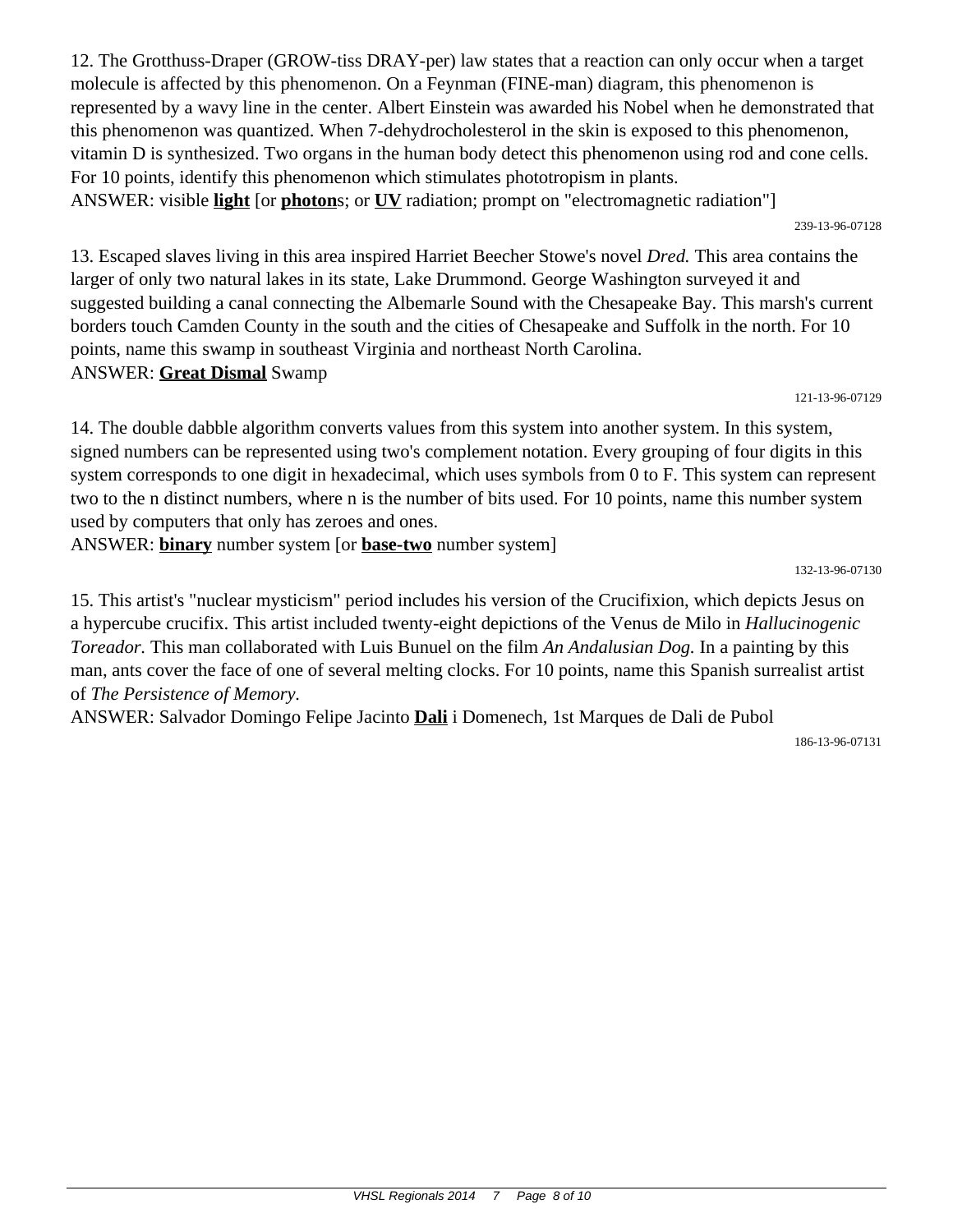

1. In this novel, a recreation of a successful experiment is attempted in the Orkneys. In a scene from this novel, the maid Justine Moritz is executed for murdering the protagonist's brother William. This novel's frame story includes letters written to Margaret Saville by the arctic explorer Robert Walton. While studying at the University of Ingolstadt, the main character of this novel discovers how to reanimate dead tissue. For 10 points, name this Mary Shelley novel about the scientist Victor and his monstrous creation. ANSWER: *Frankenstein; or, the Modern Prometheus*

186-13-96-07132

2. An alternative to mercury thermometers are red thermometers, which most often contain this molecule with red dye. A solution consisting 96% of this compound and 4% water is an azeotrope. Glucose is industrially fermented to form two carbon dioxides and two of these molecules. The liver uses ADH to convert this molecule into acetaldehyde, and it is used as an additive to gasoline. For 10 points, identify this two carbon molecule found in alcoholic beverages.

ANSWER: **ethanol** [or **ethyl alcohol**; or **drinking alcohol**; or **grain alcohol**; prompt on **alcohol**]

239-13-96-07133

3. In a play by this author, Eben Cabot fathers a child with his father's wife Abbie Putnam. In one of this man's plays, the former Pullman porter Brutus becomes the ruler of an island. This author of *Desire Under the Elms* and *The Emperor Jones* wrote a play in which "Hickey" convinces the denizens of Harry Hope's saloon to give up their "pipe dreams." For 10 points, name this American playwright of *The Iceman Cometh* who created the Tyrone family in *Long Day's Journey Into Night.* ANSWER: Eugene **O'Neill**

186-13-96-07134

4. During these cells's development, they go from double-negative to double-positive to single-positive. These cells are further classified based on what MHC complex they recognize, as they contain one or both of the CD4 or CD8 markers. Along with macrophages, HIV infects a type of these cells. Like NK cells and B cells, these cells are classified as lymphocytes, and have types like cytotoxic and helper. For 10 points, name this type of white blood cell that matures in the thymus.

ANSWER: helper **T** cells [prompt on **lymphocyte** until it is read; prompt on **white blood cell** until it is read]

140-13-96-07135

5. In this country, workers building the Stalinallee Boulevard rioted against the government in 1953. This country attempted to create a more efficient economy through Wolfgang Berger's New Economic System. Kurt Wismach shouted for free elections to be held in this country while Walter Ulbricht gave a speech. This country enacted a plan of "consumer socialism" while led by Erich Honecker. This country employed the Stasi police force and was where the Berlin Wall was built. For 10 points, name this former country that was reunited with its western counterpart in 1990.

ANSWER: **East Germany** [or **GDR**; or **German Democratic Republic**; or **Deutsche Demokratische Republik**; do not accept or prompt on "Germany"]

186-13-96-07136

This is a calculation question. On Monday, there's a 10% chance of rain, which increases to 20% on Tuesday and 30% on Wednesday. What's the probability it rains all three days? ANSWER: **3/500** [or **6/1000**; or **0.006**; or **0.6%**]